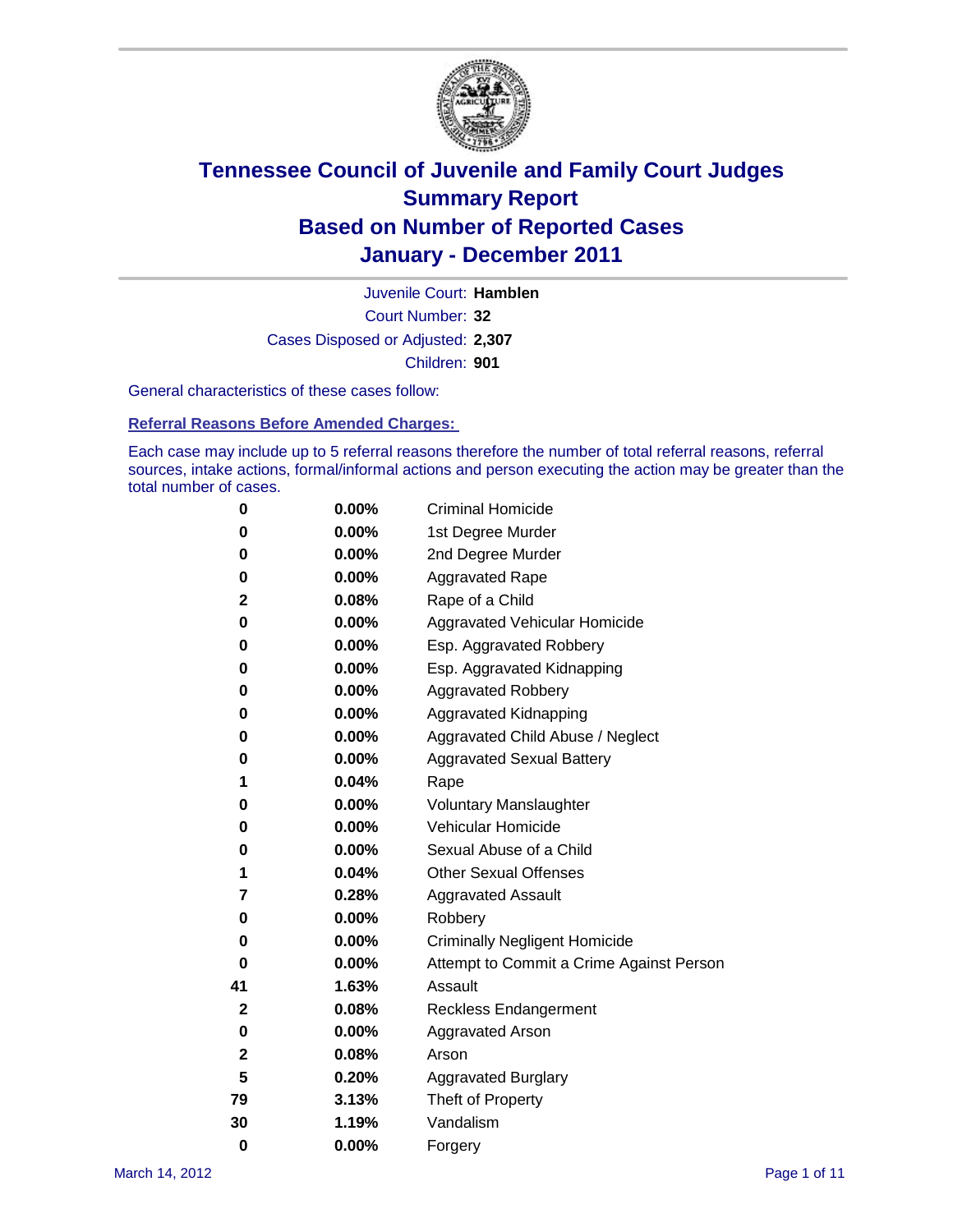

Court Number: **32** Juvenile Court: **Hamblen** Cases Disposed or Adjusted: **2,307** Children: **901**

#### **Referral Reasons Before Amended Charges:**

Each case may include up to 5 referral reasons therefore the number of total referral reasons, referral sources, intake actions, formal/informal actions and person executing the action may be greater than the total number of cases.

| $\pmb{0}$    | 0.00%    | <b>Worthless Checks</b>                                     |
|--------------|----------|-------------------------------------------------------------|
| 0            | 0.00%    | Illegal Possession / Fraudulent Use of Credit / Debit Cards |
| 5            | 0.20%    | <b>Burglary</b>                                             |
| $\mathbf{2}$ | 0.08%    | Unauthorized Use of a Vehicle                               |
| 0            | $0.00\%$ | <b>Cruelty to Animals</b>                                   |
| 0            | $0.00\%$ | Sale of Controlled Substances                               |
| 8            | 0.32%    | <b>Other Drug Offenses</b>                                  |
| 29           | 1.15%    | Possession of Controlled Substances                         |
| $\mathbf 0$  | $0.00\%$ | <b>Criminal Attempt</b>                                     |
| $\mathbf 2$  | 0.08%    | Carrying Weapons on School Property                         |
| 4            | 0.16%    | Unlawful Carrying / Possession of a Weapon                  |
| 4            | 0.16%    | <b>Evading Arrest</b>                                       |
| 10           | 0.40%    | Escape                                                      |
| 1            | 0.04%    | Driving Under Influence (DUI)                               |
| 5            | 0.20%    | Possession / Consumption of Alcohol                         |
| 11           | 0.44%    | Resisting Stop, Frisk, Halt, Arrest or Search               |
| $\mathbf 0$  | $0.00\%$ | <b>Aggravated Criminal Trespass</b>                         |
| 2            | 0.08%    | Harassment                                                  |
| 0            | 0.00%    | Failure to Appear                                           |
| 5            | 0.20%    | Filing a False Police Report                                |
| 6            | 0.24%    | Criminal Impersonation                                      |
| 67           | 2.66%    | <b>Disorderly Conduct</b>                                   |
| 19           | 0.75%    | <b>Criminal Trespass</b>                                    |
| 17           | 0.67%    | <b>Public Intoxication</b>                                  |
| $\mathbf 0$  | $0.00\%$ | Gambling                                                    |
| 38           | 1.51%    | <b>Traffic</b>                                              |
| 0            | $0.00\%$ | <b>Local Ordinances</b>                                     |
| 0            | $0.00\%$ | Violation of Wildlife Regulations                           |
| 0            | $0.00\%$ | Contempt of Court                                           |
| 199          | 7.89%    | Violation of Probation                                      |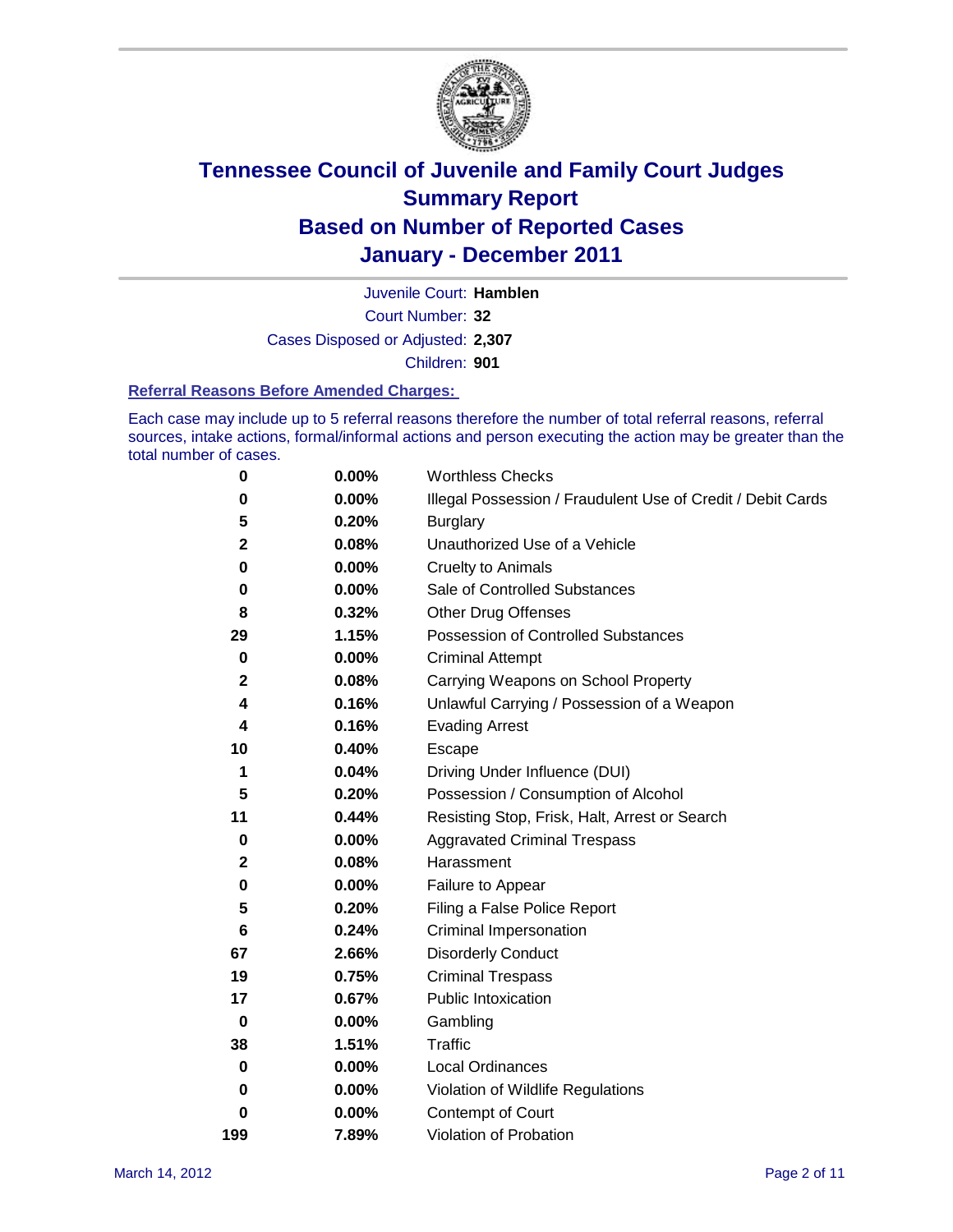

Court Number: **32** Juvenile Court: **Hamblen** Cases Disposed or Adjusted: **2,307** Children: **901**

#### **Referral Reasons Before Amended Charges:**

Each case may include up to 5 referral reasons therefore the number of total referral reasons, referral sources, intake actions, formal/informal actions and person executing the action may be greater than the total number of cases.

| 36    | 1.43%    | Violation of Aftercare                 |
|-------|----------|----------------------------------------|
| 19    | 0.75%    | <b>Unruly Behavior</b>                 |
| 102   | 4.05%    | Truancy                                |
| 45    | 1.79%    | In-State Runaway                       |
| 0     | $0.00\%$ | Out-of-State Runaway                   |
| 55    | 2.18%    | Possession of Tobacco Products         |
| 3     | 0.12%    | Violation of a Valid Court Order       |
| 1     | 0.04%    | <b>Violation of Curfew</b>             |
| 4     | 0.16%    | Sexually Abused Child                  |
| 0     | 0.00%    | <b>Physically Abused Child</b>         |
| 834   | 33.08%   | Dependency / Neglect                   |
| 29    | 1.15%    | <b>Termination of Parental Rights</b>  |
| 3     | 0.12%    | <b>Violation of Pretrial Diversion</b> |
| 31    | 1.23%    | Violation of Informal Adjustment       |
| 200   | 7.93%    | <b>Judicial Review</b>                 |
| 0     | $0.00\%$ | <b>Administrative Review</b>           |
| 244   | 9.68%    | <b>Foster Care Review</b>              |
| 126   | 5.00%    | Custody                                |
| 63    | 2.50%    | Visitation                             |
| 5     | 0.20%    | Paternity / Legitimation               |
| 1     | 0.04%    | <b>Child Support</b>                   |
| 0     | $0.00\%$ | <b>Request for Medical Treatment</b>   |
| 0     | $0.00\%$ | <b>Consent to Marry</b>                |
| 116   | 4.60%    | Other                                  |
| 2,521 | 100.00%  | <b>Total Referrals</b>                 |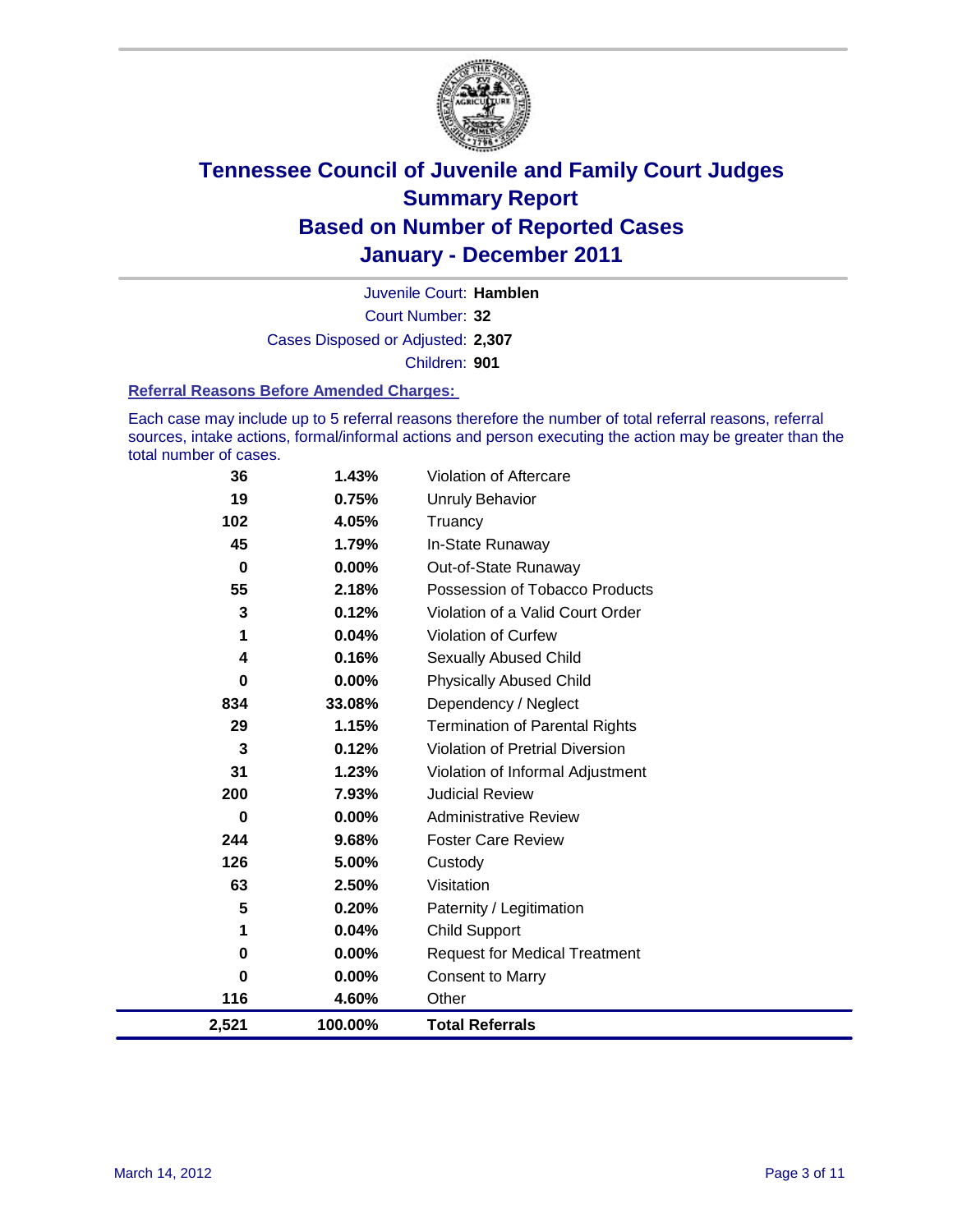

| 2,521                      | 100.00%                           | <b>Total Referral Sources</b>     |  |  |
|----------------------------|-----------------------------------|-----------------------------------|--|--|
| 69                         | 2.74%                             | Other                             |  |  |
| 1                          | 0.04%                             | Unknown                           |  |  |
| 0                          | 0.00%                             | Hospital                          |  |  |
| 3                          | 0.12%                             | Child & Parent                    |  |  |
| 42                         | 1.67%                             | Victim                            |  |  |
| 9                          | 0.36%                             | <b>Other Court</b>                |  |  |
| 0                          | 0.00%                             | Social Agency                     |  |  |
| 391                        | 15.51%                            | <b>Court Staff</b>                |  |  |
| $\bf{0}$                   | 0.00%                             | <b>District Attorney's Office</b> |  |  |
| 0                          | 0.00%                             | <b>Other State Department</b>     |  |  |
| 1,142                      | 45.30%                            | <b>DCS</b>                        |  |  |
| 0                          | 0.00%                             | <b>CSA</b>                        |  |  |
| 86                         | 3.41%                             | School                            |  |  |
| 1                          | 0.04%                             | Self                              |  |  |
| 123                        | 4.88%                             | <b>Relatives</b>                  |  |  |
| 198                        | 7.85%                             | Parents                           |  |  |
| 456                        | 18.09%                            | Law Enforcement                   |  |  |
| <b>Referral Sources: 1</b> |                                   |                                   |  |  |
|                            |                                   | Children: 901                     |  |  |
|                            | Cases Disposed or Adjusted: 2,307 |                                   |  |  |
|                            |                                   |                                   |  |  |
|                            | Court Number: 32                  |                                   |  |  |
|                            | Juvenile Court: Hamblen           |                                   |  |  |

### **Age of Child at Referral: 2**

| 0.00%  | Unknown            |
|--------|--------------------|
| 0.11%  | Ages 19 and Over   |
| 17.65% | Ages 17 through 18 |
| 23.86% | Ages 15 through 16 |
| 11.43% | Ages 13 through 14 |
| 6.66%  | Ages 11 through 12 |
| 40.29% | Ages 10 and Under  |
|        |                    |

<sup>1</sup> If different than number of Referral Reasons (2521), verify accuracy of your court's data.

<sup>2</sup> One child could be counted in multiple categories, verify accuracy of your court's data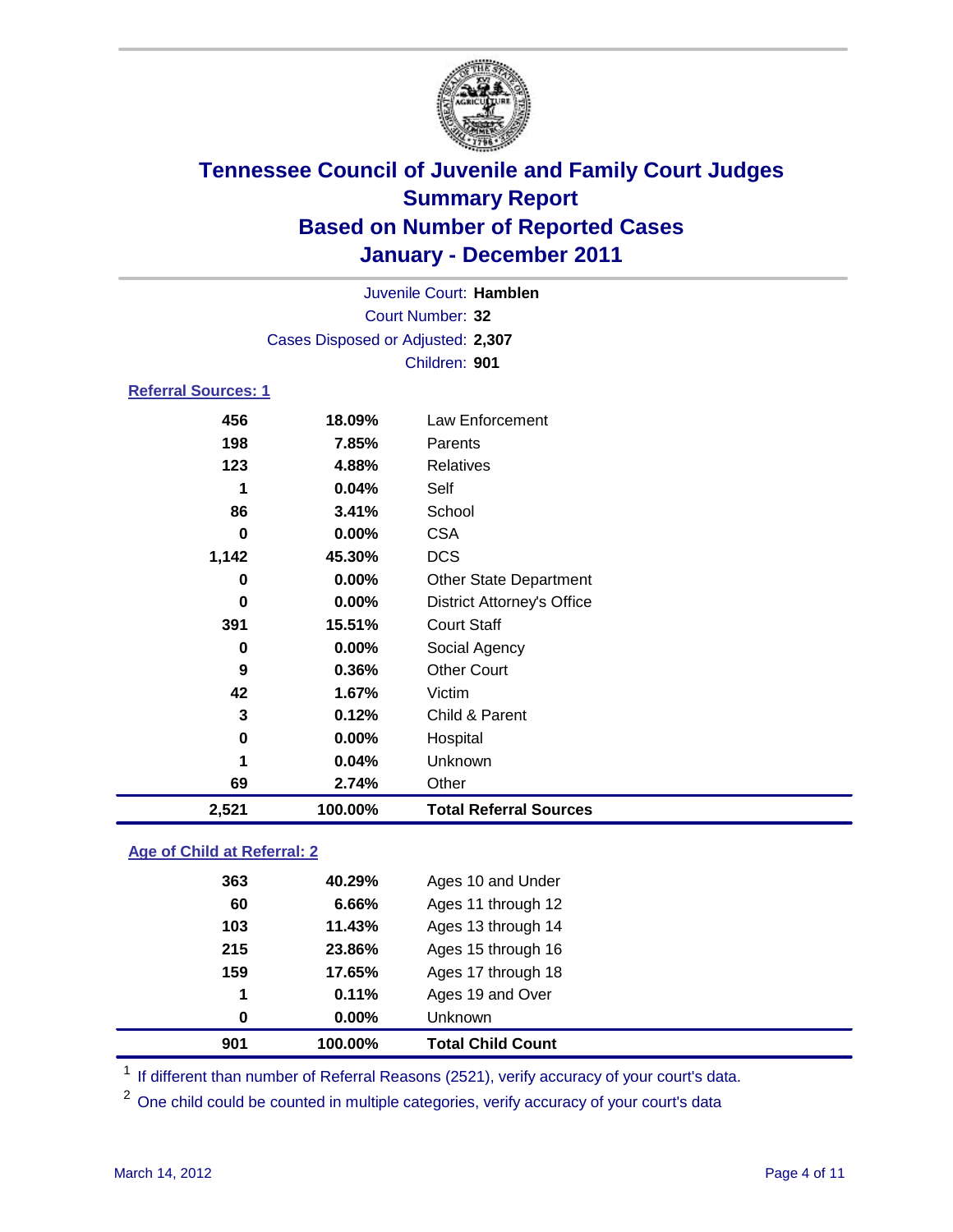

| Juvenile Court: Hamblen                 |                                   |                          |  |
|-----------------------------------------|-----------------------------------|--------------------------|--|
|                                         | Court Number: 32                  |                          |  |
|                                         | Cases Disposed or Adjusted: 2,307 |                          |  |
|                                         |                                   | Children: 901            |  |
| Sex of Child: 1                         |                                   |                          |  |
| 496                                     | 55.05%                            | Male                     |  |
| 405                                     | 44.95%                            | Female                   |  |
| $\mathbf 0$                             | 0.00%                             | Unknown                  |  |
| 901                                     | 100.00%                           | <b>Total Child Count</b> |  |
| Race of Child: 1                        |                                   |                          |  |
| 803                                     | 89.12%                            | White                    |  |
| 61                                      | 6.77%                             | African American         |  |
| $\mathbf 0$                             | 0.00%                             | Native American          |  |
| $\bf{0}$                                | 0.00%                             | Asian                    |  |
| 32                                      | 3.55%                             | Mixed                    |  |
| 5                                       | 0.55%                             | Unknown                  |  |
| 901                                     | 100.00%                           | <b>Total Child Count</b> |  |
| <b>Hispanic Origin: 1</b>               |                                   |                          |  |
| 105                                     | 11.65%                            | Yes                      |  |
| 793                                     | 88.01%                            | <b>No</b>                |  |
| 3                                       | 0.33%                             | Unknown                  |  |
| 901                                     | 100.00%                           | <b>Total Child Count</b> |  |
| <b>School Enrollment of Children: 1</b> |                                   |                          |  |
| 643                                     | 71.37%                            | Yes                      |  |
| 257                                     | 28.52%                            | No                       |  |
| 1                                       | 0.11%                             | Unknown                  |  |
| 901                                     | 100.00%                           | <b>Total Child Count</b> |  |

One child could be counted in multiple categories, verify accuracy of your court's data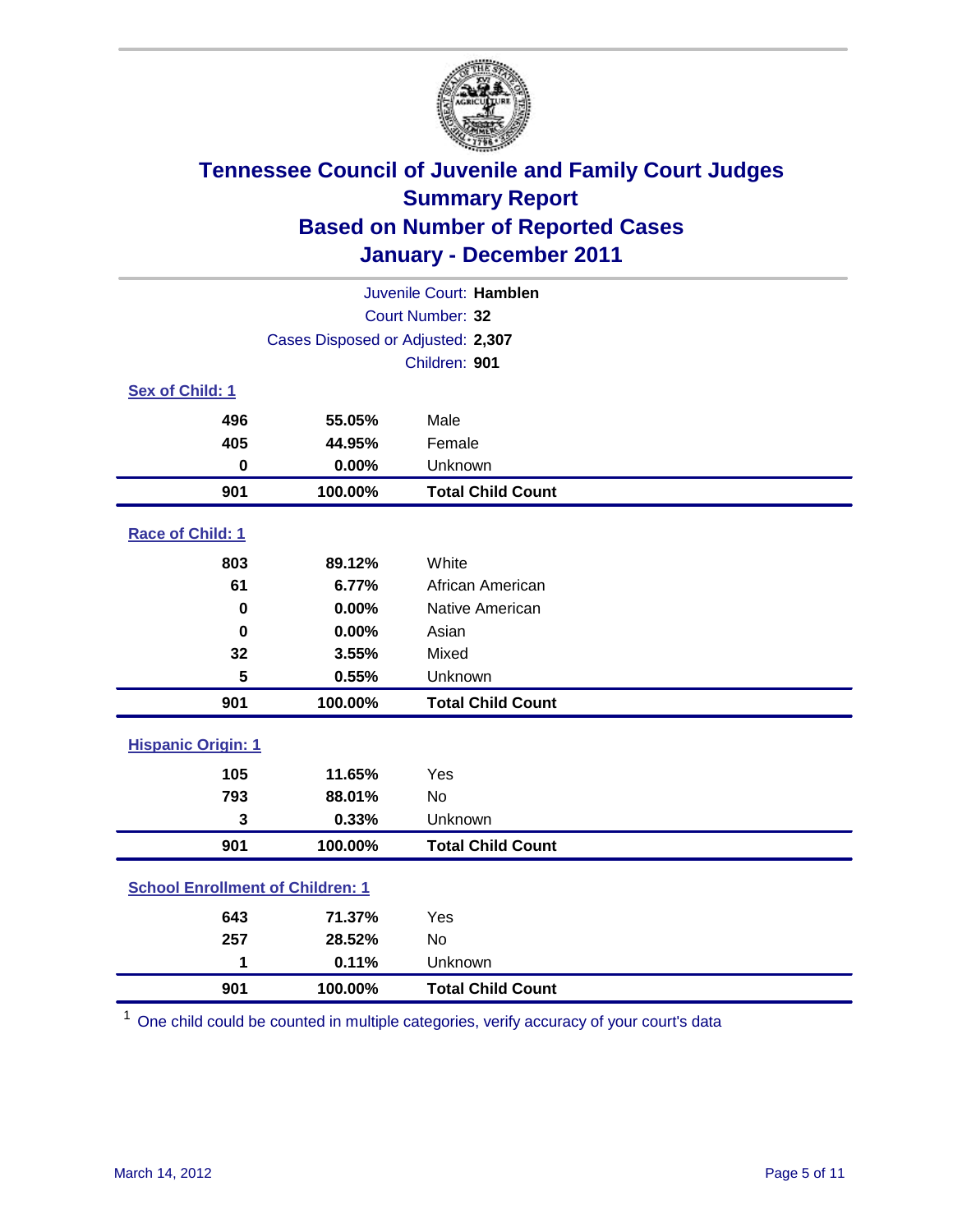

Court Number: **32** Juvenile Court: **Hamblen** Cases Disposed or Adjusted: **2,307** Children: **901**

### **Living Arrangement of Child at Time of Referral: 1**

| 901 | 100.00% | <b>Total Child Count</b>     |
|-----|---------|------------------------------|
| 30  | 3.33%   | Other                        |
| 2   | 0.22%   | Unknown                      |
| 8   | 0.89%   | Independent                  |
| 1   | 0.11%   | In an Institution            |
| 11  | 1.22%   | In a Residential Center      |
| 9   | 1.00%   | In a Group Home              |
| 129 | 14.32%  | With Foster Family           |
| 3   | 0.33%   | With Adoptive Parents        |
| 224 | 24.86%  | <b>With Relatives</b>        |
| 77  | 8.55%   | <b>With Father</b>           |
| 286 | 31.74%  | <b>With Mother</b>           |
| 18  | 2.00%   | With Mother and Stepfather   |
| 3   | 0.33%   | With Father and Stepmother   |
| 100 | 11.10%  | With Both Biological Parents |
|     |         |                              |

### **Type of Detention: 2**

| 2,307 | 100.00%  | <b>Total Detention Count</b> |  |
|-------|----------|------------------------------|--|
| 0     | $0.00\%$ | Other                        |  |
| 2,165 | 93.84%   | Does Not Apply               |  |
| 0     | $0.00\%$ | Unknown                      |  |
| 0     | $0.00\%$ | <b>Psychiatric Hospital</b>  |  |
| 5     | 0.22%    | Jail - No Separation         |  |
| 0     | $0.00\%$ | Jail - Partial Separation    |  |
| 0     | 0.00%    | Jail - Complete Separation   |  |
| 130   | 5.64%    | Juvenile Detention Facility  |  |
| 7     | $0.30\%$ | Non-Secure Placement         |  |
|       |          |                              |  |

<sup>1</sup> One child could be counted in multiple categories, verify accuracy of your court's data

<sup>2</sup> If different than number of Cases (2307) verify accuracy of your court's data.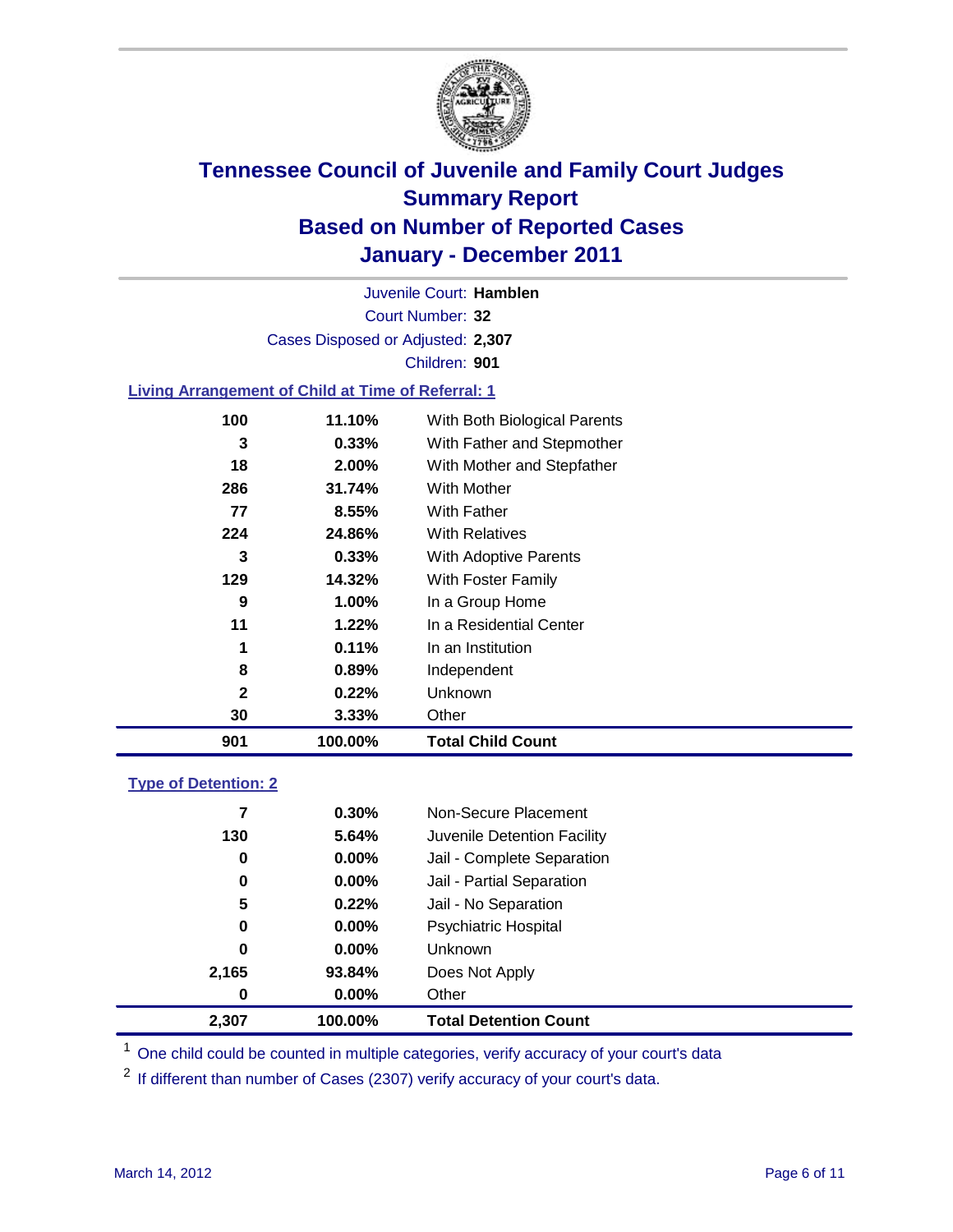

|                                                    | Juvenile Court: Hamblen              |                                     |  |  |  |  |
|----------------------------------------------------|--------------------------------------|-------------------------------------|--|--|--|--|
|                                                    | Court Number: 32                     |                                     |  |  |  |  |
|                                                    | Cases Disposed or Adjusted: 2,307    |                                     |  |  |  |  |
|                                                    | Children: 901                        |                                     |  |  |  |  |
| <b>Placement After Secure Detention Hearing: 1</b> |                                      |                                     |  |  |  |  |
| 86                                                 | Returned to Prior Living Arrangement |                                     |  |  |  |  |
| 16                                                 | 0.69%                                | Juvenile Detention Facility         |  |  |  |  |
| 3                                                  | 0.13%                                | Jail                                |  |  |  |  |
| 13                                                 | 0.56%                                | Shelter / Group Home                |  |  |  |  |
| $\bf{0}$                                           | 0.00%                                | <b>Foster Family Home</b>           |  |  |  |  |
| 0                                                  | 0.00%                                | Psychiatric Hospital                |  |  |  |  |
| $\mathbf{2}$                                       | 0.09%                                | Unknown                             |  |  |  |  |
| 2,177                                              | 94.36%                               | Does Not Apply                      |  |  |  |  |
| 10                                                 | 0.43%                                | Other                               |  |  |  |  |
| 2,307                                              | 100.00%                              | <b>Total Placement Count</b>        |  |  |  |  |
| <b>Intake Actions: 2</b>                           |                                      |                                     |  |  |  |  |
|                                                    |                                      |                                     |  |  |  |  |
| 1,981                                              | 78.58%                               | <b>Petition Filed</b>               |  |  |  |  |
| 161                                                | 6.39%                                | <b>Motion Filed</b>                 |  |  |  |  |
| 1                                                  | 0.04%                                | <b>Citation Processed</b>           |  |  |  |  |
| 0                                                  | 0.00%                                | Notification of Paternity Processed |  |  |  |  |
| 163                                                | 6.47%                                | Scheduling of Judicial Review       |  |  |  |  |
| 1                                                  | 0.04%                                | Scheduling of Administrative Review |  |  |  |  |
| 213                                                | 8.45%                                | Scheduling of Foster Care Review    |  |  |  |  |
| 0                                                  | 0.00%                                | Unknown                             |  |  |  |  |
| 0                                                  | 0.00%                                | Does Not Apply                      |  |  |  |  |
| 1                                                  | 0.04%                                | Other                               |  |  |  |  |
| 2,521                                              | 100.00%                              | <b>Total Intake Count</b>           |  |  |  |  |

<sup>1</sup> If different than number of Cases (2307) verify accuracy of your court's data.

<sup>2</sup> If different than number of Referral Reasons (2521), verify accuracy of your court's data.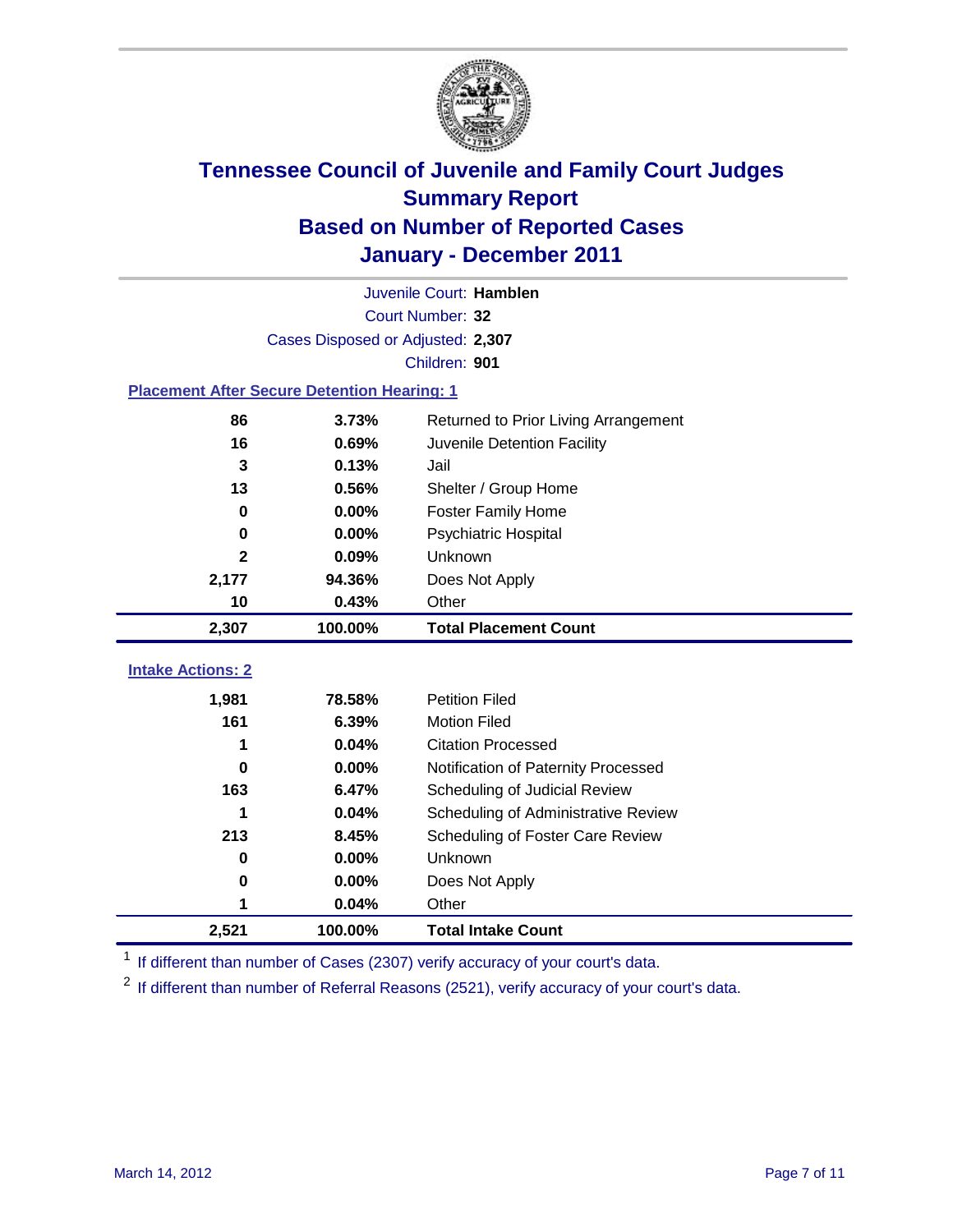

Court Number: **32** Juvenile Court: **Hamblen** Cases Disposed or Adjusted: **2,307** Children: **901**

### **Last Grade Completed by Child: 1**

| 208                                     | 23.09%  | Too Young for School         |  |
|-----------------------------------------|---------|------------------------------|--|
| 12                                      | 1.33%   | Preschool                    |  |
| 43                                      | 4.77%   | Kindergarten                 |  |
| 44                                      | 4.88%   | 1st Grade                    |  |
| 18                                      | 2.00%   | 2nd Grade                    |  |
| 23                                      | 2.55%   | 3rd Grade                    |  |
| 31                                      | 3.44%   | 4th Grade                    |  |
| 33                                      | 3.66%   | 5th Grade                    |  |
| 33                                      | 3.66%   | 6th Grade                    |  |
| 49                                      | 5.44%   | 7th Grade                    |  |
| 92                                      | 10.21%  | 8th Grade                    |  |
| 110                                     | 12.21%  | 9th Grade                    |  |
| 96                                      | 10.65%  | 10th Grade                   |  |
| 81                                      | 8.99%   | 11th Grade                   |  |
| $\mathbf 2$                             | 0.22%   | 12th Grade                   |  |
| 0                                       | 0.00%   | Non-Graded Special Ed        |  |
| 8                                       | 0.89%   | <b>GED</b>                   |  |
| 16                                      | 1.78%   | Graduated                    |  |
| 0                                       | 0.00%   | <b>Never Attended School</b> |  |
| 1                                       | 0.11%   | Unknown                      |  |
| 1                                       | 0.11%   | Other                        |  |
| 901                                     | 100.00% | <b>Total Child Count</b>     |  |
| <b>Enrolled in Special Education: 1</b> |         |                              |  |

| 901 | 100.00% | <b>Total Child Count</b> |
|-----|---------|--------------------------|
| 2   | 0.22%   | Unknown                  |
| 854 | 94.78%  | No.                      |
| 45  | 4.99%   | Yes                      |
|     |         |                          |

One child could be counted in multiple categories, verify accuracy of your court's data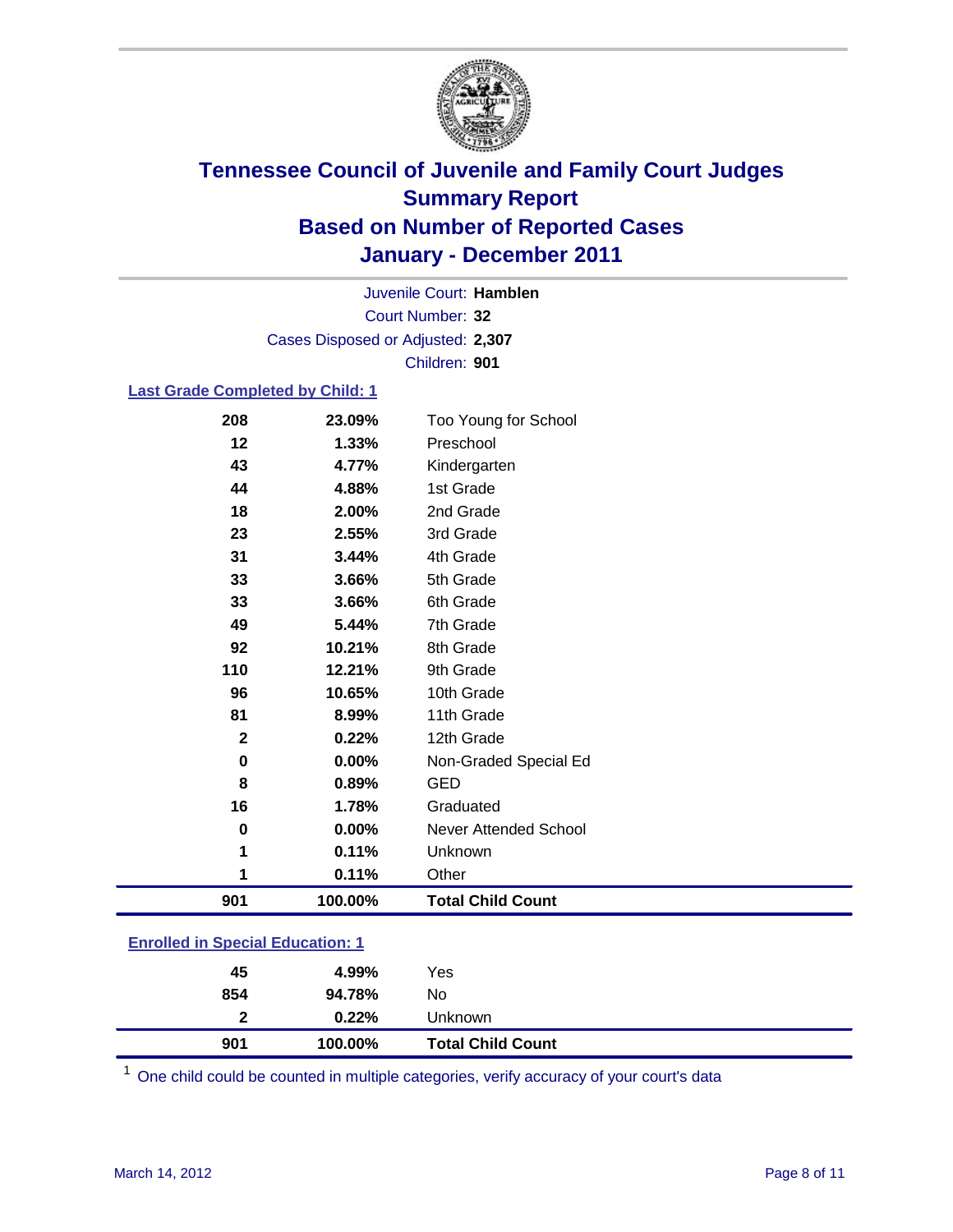

|                  | Juvenile Court: Hamblen           |                           |  |  |  |
|------------------|-----------------------------------|---------------------------|--|--|--|
| Court Number: 32 |                                   |                           |  |  |  |
|                  | Cases Disposed or Adjusted: 2,307 |                           |  |  |  |
|                  | Children: 901                     |                           |  |  |  |
|                  | <b>Action Executed By: 1</b>      |                           |  |  |  |
| 1,658            | 65.77%                            | Judge                     |  |  |  |
| 581              | 23.05%                            | Magistrate                |  |  |  |
| 282              | 11.19%                            | <b>YSO</b>                |  |  |  |
| 0                | $0.00\%$                          | Other                     |  |  |  |
| 0                | $0.00\%$                          | Unknown                   |  |  |  |
| 2,521            | 100.00%                           | <b>Total Action Count</b> |  |  |  |

### **Formal / Informal Actions: 1**

| 89    | 3.53%    | Dismissed                                        |
|-------|----------|--------------------------------------------------|
| 31    | 1.23%    | Retired / Nolle Prosequi                         |
| 335   | 13.29%   | <b>Complaint Substantiated Delinquent</b>        |
| 111   | 4.40%    | <b>Complaint Substantiated Status Offender</b>   |
| 271   | 10.75%   | <b>Complaint Substantiated Dependent/Neglect</b> |
| 1     | 0.04%    | <b>Complaint Substantiated Abused</b>            |
| 0     | $0.00\%$ | <b>Complaint Substantiated Mentally III</b>      |
| 277   | 10.99%   | Informal Adjustment                              |
| 12    | 0.48%    | <b>Pretrial Diversion</b>                        |
| 3     | 0.12%    | <b>Transfer to Adult Court Hearing</b>           |
| 0     | $0.00\%$ | Charges Cleared by Transfer to Adult Court       |
| 149   | 5.91%    | Special Proceeding                               |
| 347   | 13.76%   | <b>Review Concluded</b>                          |
| 872   | 34.59%   | Case Held Open                                   |
| 23    | 0.91%    | Other                                            |
| 0     | $0.00\%$ | <b>Unknown</b>                                   |
| 2,521 | 100.00%  | <b>Total Action Count</b>                        |

<sup>1</sup> If different than number of Referral Reasons (2521), verify accuracy of your court's data.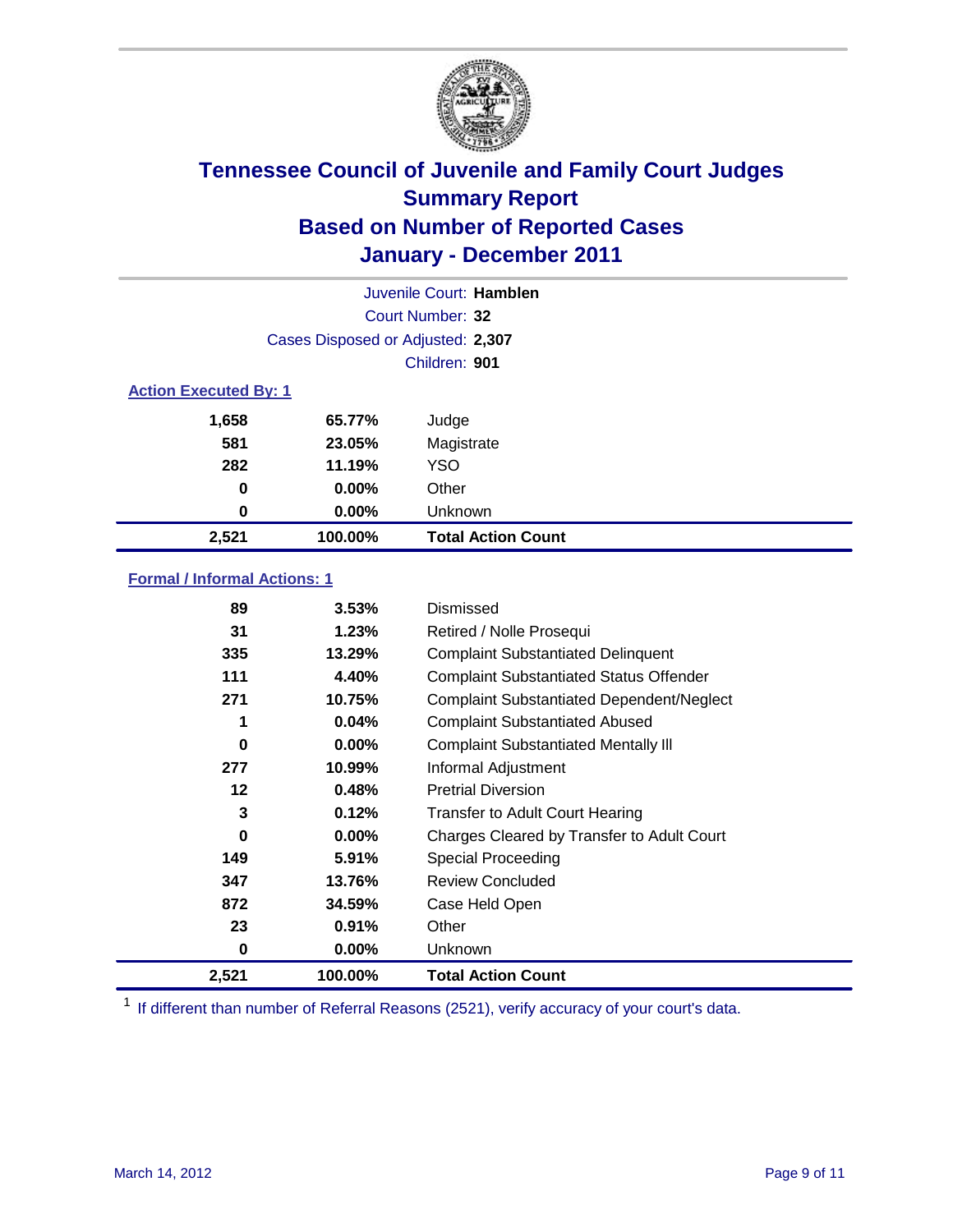

|                       |                                   | Juvenile Court: Hamblen                               |
|-----------------------|-----------------------------------|-------------------------------------------------------|
|                       |                                   | Court Number: 32                                      |
|                       | Cases Disposed or Adjusted: 2,307 |                                                       |
|                       |                                   | Children: 901                                         |
| <b>Case Outcomes:</b> |                                   | There can be multiple outcomes for one child or case. |
| 146                   | 2.84%                             | <b>Case Dismissed</b>                                 |
| 60                    | 1.17%                             | Case Retired or Nolle Prosequi                        |
| 5                     | 0.10%                             | Warned / Counseled                                    |
| 866                   | 16.84%                            | Held Open For Review                                  |
| 178                   | 3.46%                             | Supervision / Probation to Juvenile Court             |
| 101                   | 1.96%                             | <b>Probation to Parents</b>                           |
| 2                     | 0.04%                             | Referral to Another Entity for Supervision / Service  |
| 149                   | 2.90%                             | Referred for Mental Health Counseling                 |
| 128                   | 2.49%                             | Referred for Alcohol and Drug Counseling              |
| 11                    | 0.21%                             | <b>Referred to Alternative School</b>                 |
| 7                     | 0.14%                             | Referred to Private Child Agency                      |
| 6                     | 0.12%                             | Referred to Defensive Driving School                  |
| 0                     | 0.00%                             | Referred to Alcohol Safety School                     |
| 88                    | 1.71%                             | Referred to Juvenile Court Education-Based Program    |
| 19                    | 0.37%                             | Driver's License Held Informally                      |
| 0                     | 0.00%                             | <b>Voluntary Placement with DMHMR</b>                 |
| 7                     | 0.14%                             | <b>Private Mental Health Placement</b>                |
| 0                     | 0.00%                             | <b>Private MR Placement</b>                           |
| 0                     | 0.00%                             | Placement with City/County Agency/Facility            |
| 0                     | 0.00%                             | Placement with Relative / Other Individual            |
| 85                    | 1.65%                             | Fine                                                  |
| 356                   | 6.92%                             | <b>Public Service</b>                                 |
| 17                    | 0.33%                             | Restitution                                           |
| 0                     | 0.00%                             | <b>Runaway Returned</b>                               |
| 65                    | 1.26%                             | No Contact Order                                      |
| 58                    | 1.13%                             | Injunction Other than No Contact Order                |
| 12                    | 0.23%                             | <b>House Arrest</b>                                   |
| $\mathbf{2}$          | 0.04%                             | <b>Court Defined Curfew</b>                           |
| 0                     | 0.00%                             | Dismissed from Informal Adjustment                    |
| 0                     | 0.00%                             | <b>Dismissed from Pretrial Diversion</b>              |
| 4                     | 0.08%                             | <b>Released from Probation</b>                        |
| $\boldsymbol{2}$      | 0.04%                             | <b>Transferred to Adult Court</b>                     |
| 0                     | $0.00\%$                          | <b>DMHMR Involuntary Commitment</b>                   |